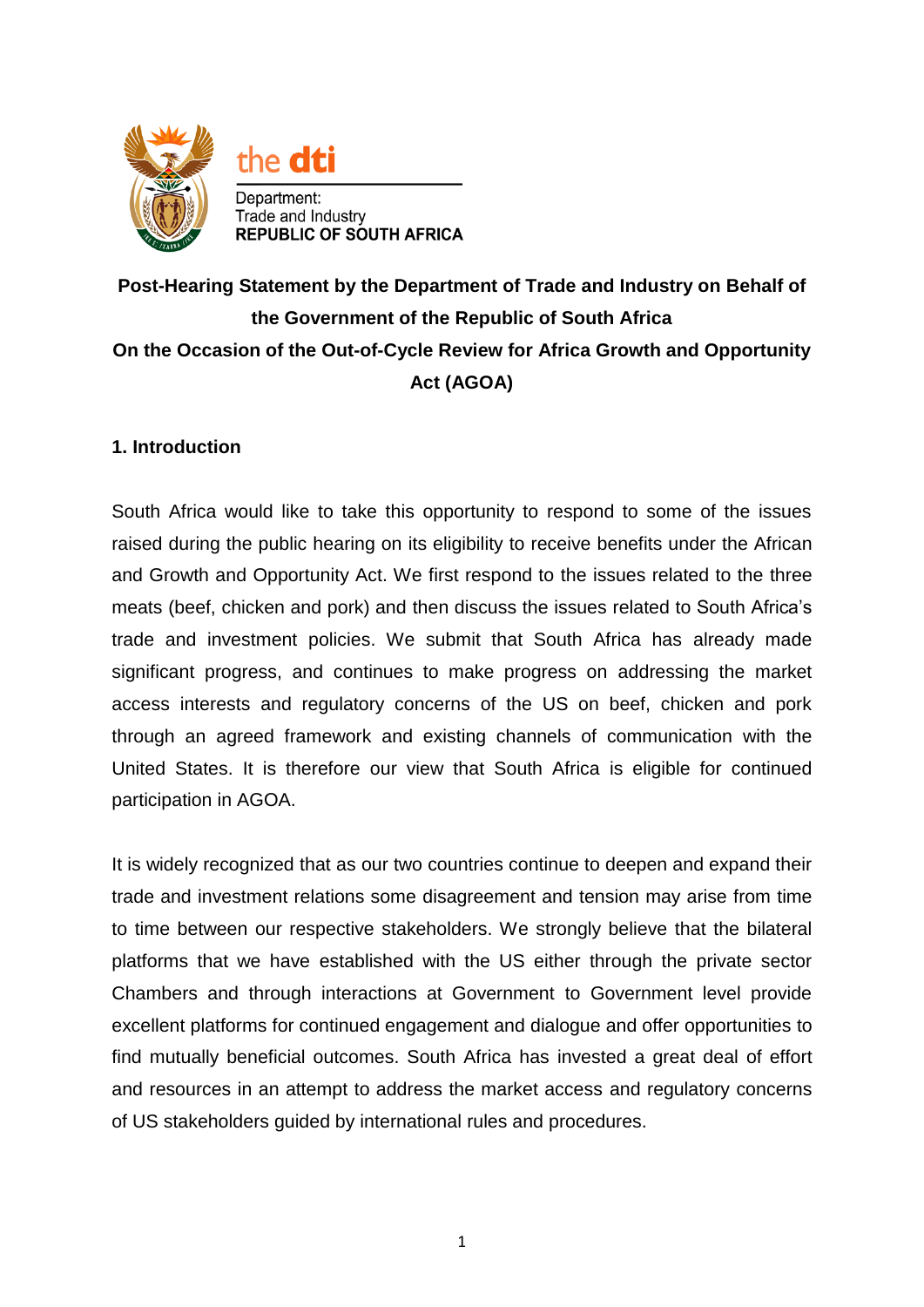South Africa is a young democracy that is engaged in a process of socio-economic transformation. The objectives of this agenda are set out in various policy instruments of Government as entailed in the National Development Plan, New Growth Path, National Industrial Policy Framework, among others, which have been developed through a transparent public participation process. Implementation of this ambitious development agenda of the new democratic South Africa often requires the development of new policies and regulations. South Africa is mindful of the need to ensure that it continues to balance its need to accelerate the process of socioeconomic development and poverty reduction with the need to remain open to foreign investment and trade. Finding the correct balance is not always easy and we appeal to our strategic partners, such as the United States, to work closely with us in this challenging task.

## **2. Market access issues relating to Beef, Pork and Poultry**

South Africa is making continual progress towards promoting trade and investment between our two countries. In the presentation below the various initiatives that have recently been taken, and a clear path towards the resolution of outstanding issues are briefly highlighted.

# **2.1 Beef**

On 24 June 2015, Cabinet took a decision to lift a trade restriction on cattle and products of bovine origin from countries that previously reported Bovine Spongiform Encephalopathy (BSE), including the US.

The Minister of Agriculture, Forestry and Fisheries (DAFF), Mr. Zokwana has written to his US counterpart, Secretary Tom Vilsack on 06 August 2015, to announce that South Africa has lifted trade restrictions on cattle and products of bovine origin from the US. The letter also sets out the process for the beef certificate to be processed and issued. The Cabinet Statement containing this decision can be found on the following link under Paragraph 2.5: [http://www.gcis.gov.za/newsroom/media](http://www.gcis.gov.za/newsroom/media-releases/statement-cabinet-meeting-24-june-2015)[releases/statement-cabinet-meeting-24-june-2015.](http://www.gcis.gov.za/newsroom/media-releases/statement-cabinet-meeting-24-june-2015)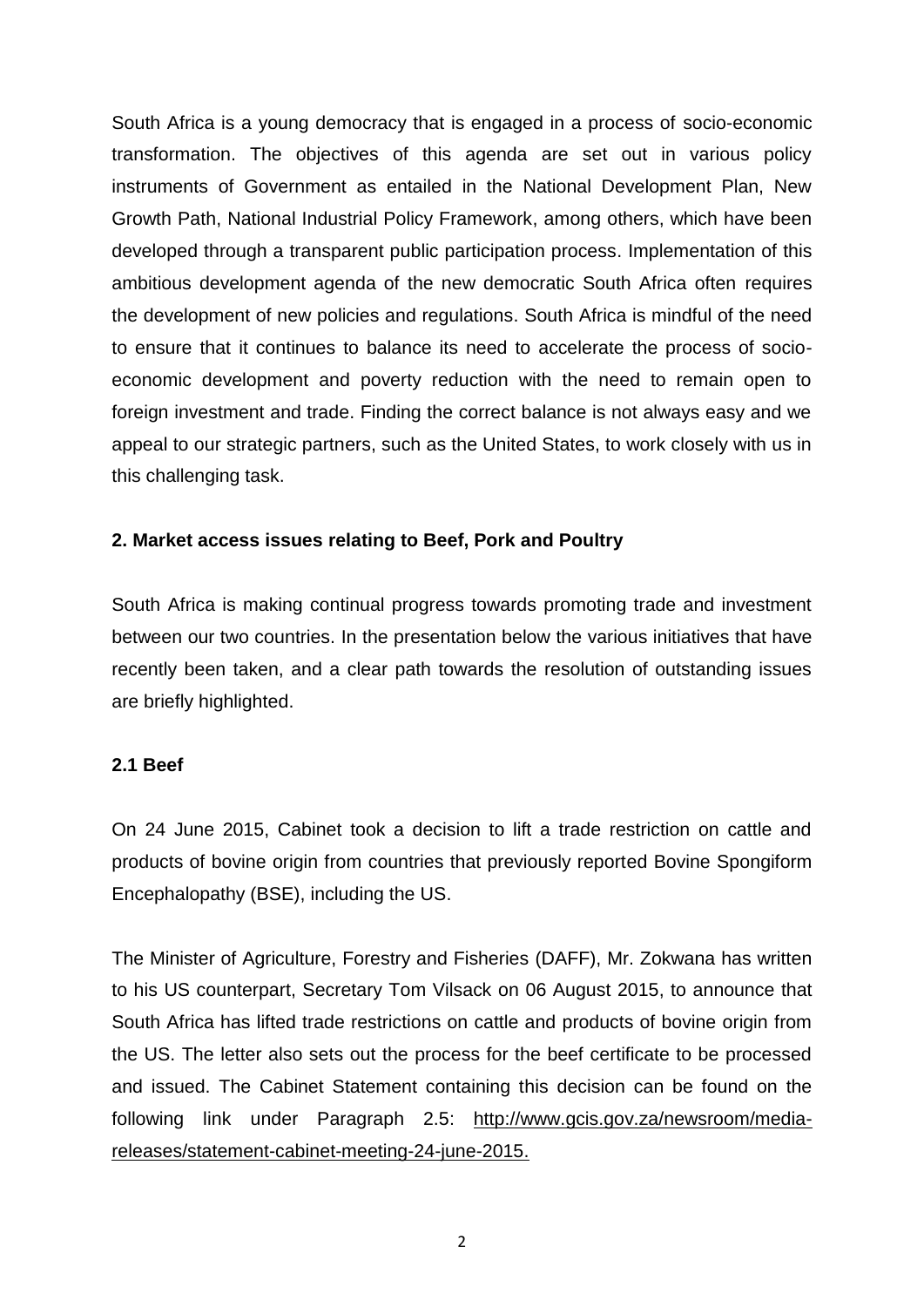DAFF officials have committed to conducting this work timeously within the agreed processes based on scientific risk assessment.

### **2.2 Chicken**

As stated in our Pre-Hearing Submission, an important milestone has been reached towards opening market access to US bone-in chicken cuts during a meeting held in June 2015 in Paris. The meeting agreed that the industry associations from both sides, the South Africa Poultry Association on the SA side and the USA Poultry and Egg Export Council and the National Chicken Council on the US side will capture the understanding reached by concluding an agreement confirming the discussion in Paris. After the Agreement is concluded, SAPA would then request the South African Government to implement the Agreement in line with South Africa's legal framework in this regard. To this end, SAPA drafted the agreement and forwarded it to USAPEEC. The South Africa Government is ready to implement the agreement once finalised by the respective poultry industries.

The Paris meeting agreed to pass on the debate with regard to the merits or demerits of the anti-dumping duties that South Africa legally imposed on US bone-in chicken pieces. Instead both industries agreed to focus on finding a mutually acceptable solution to the US interest in seeking to secure market access for its bone-in-chicken pieces. A breakthrough was made at the Paris meeting on reaching an agreement on an annual quota of 65 000 tons (the terms of the agreement are set out in South Africa's Submission). The processes that the South African Government has embarked on to implement its side of the deal has been set out in its Submission.

It is unfortunate that the discussion and engagements above on market access for US bone-in chicken cuts took place at the time when the US was experiencing sporadic outbreaks of avian influenza. To assist our two governments to allow for safe trade to take place between our two countries there has been robust and frequent engagements between the veterinary scientists from both South Africa and the United States guided by internationally accepted norms and standards in resolving such matters. On 04 August 2015, South Africa's Chief Veterinary Officer

3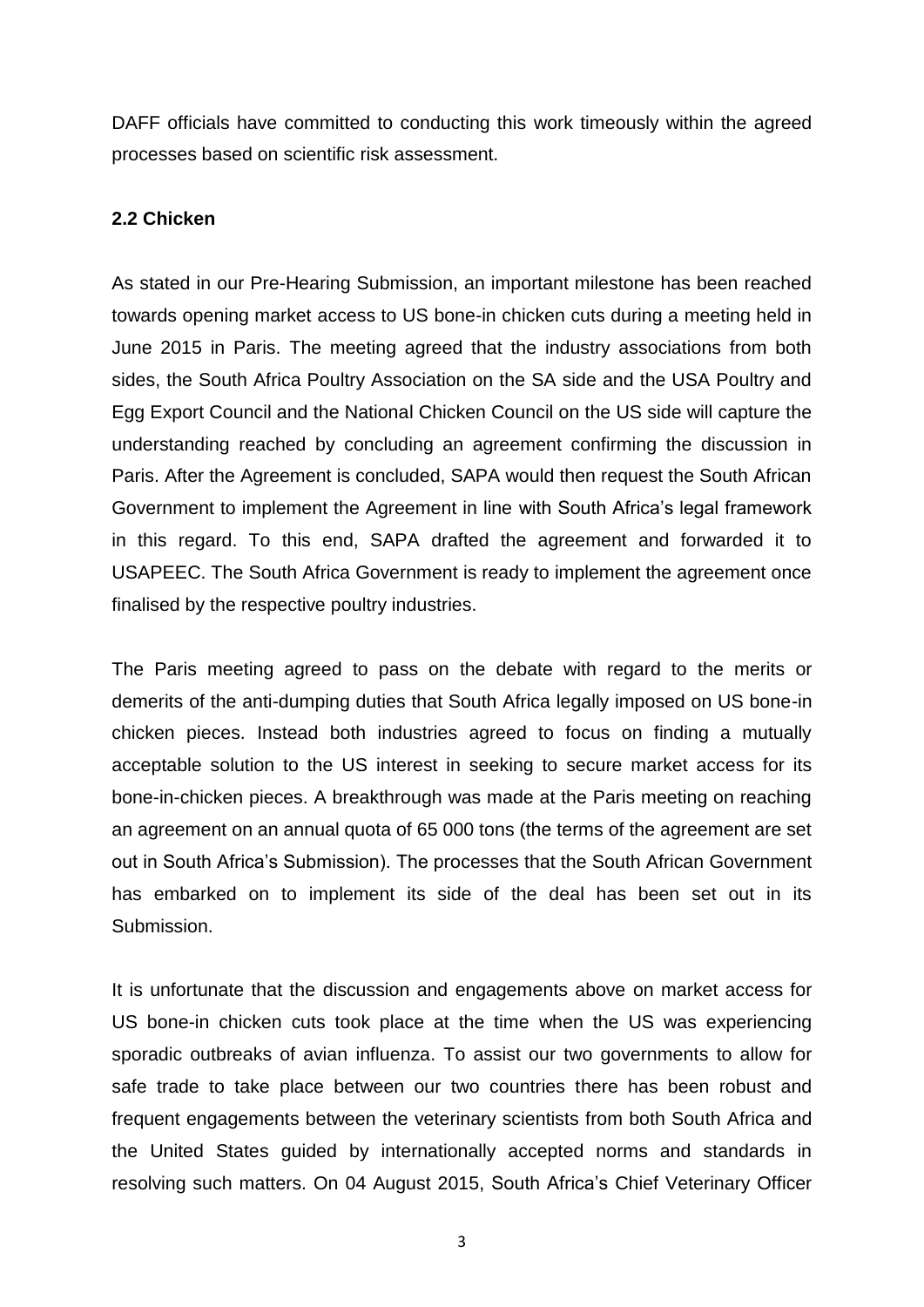wrote a letter to his US counterpart, the Deputy Administrator at Animal and Plant Health Inspection Service (APHIS), to confirm the current status on SPS issues on poultry. The understanding is that our two countries agreed to wait for 3 months after the last outbreak of avian influenza (HPAI) freedom from the US. The priority now should be to focus on certification, as the likelihood of the US being disease-free in the next 6 weeks was very high. A great deal of progress was made on the poultry certificate. Our veterinary scientists also agreed to continue discussions on regionalisation or compartmentalisation for the next season.

The USA also requested clarity as to whether SA used the same standard for the USA as with the EU member states for HPAI. The Chief Veterinary Officer replied, in the same letter, that the US is a single country and the various States are understood not to be sovereign. On the other hand, the EU member states are sovereign and South Africa treats all EU member states as single countries for animal health purposes.

#### **2.3 Pork**

The two countries made good progress on certificates on pork destined for unrestricted sale and for further processing. South Africa agreed that a significant number of recognizable pork cuts were categorized as low risk and were now accepted for unrestricted sale conditions. Other cuts, such as shoulder cuts, can be imported for further processing for the reasons outlined in a letter to the Deputy Administrator at APHIS dated 24 July 2015. However, South Africa's Vets have agreed to continue to discuss the US interest in further cuts for unrestricted sale, including shoulder cuts.

#### **3. Policy Debates in South Africa**

South Africa maintains one of the most transparent and open policy environments in the world. Its policy process allow for full public participation prior to policy documents being presented to Cabinet, as well as after Cabinet has approved certain policy documents through the Parliamentary consultation process. Indeed, US stakeholders have been and continue to fully utilize these channels to convey